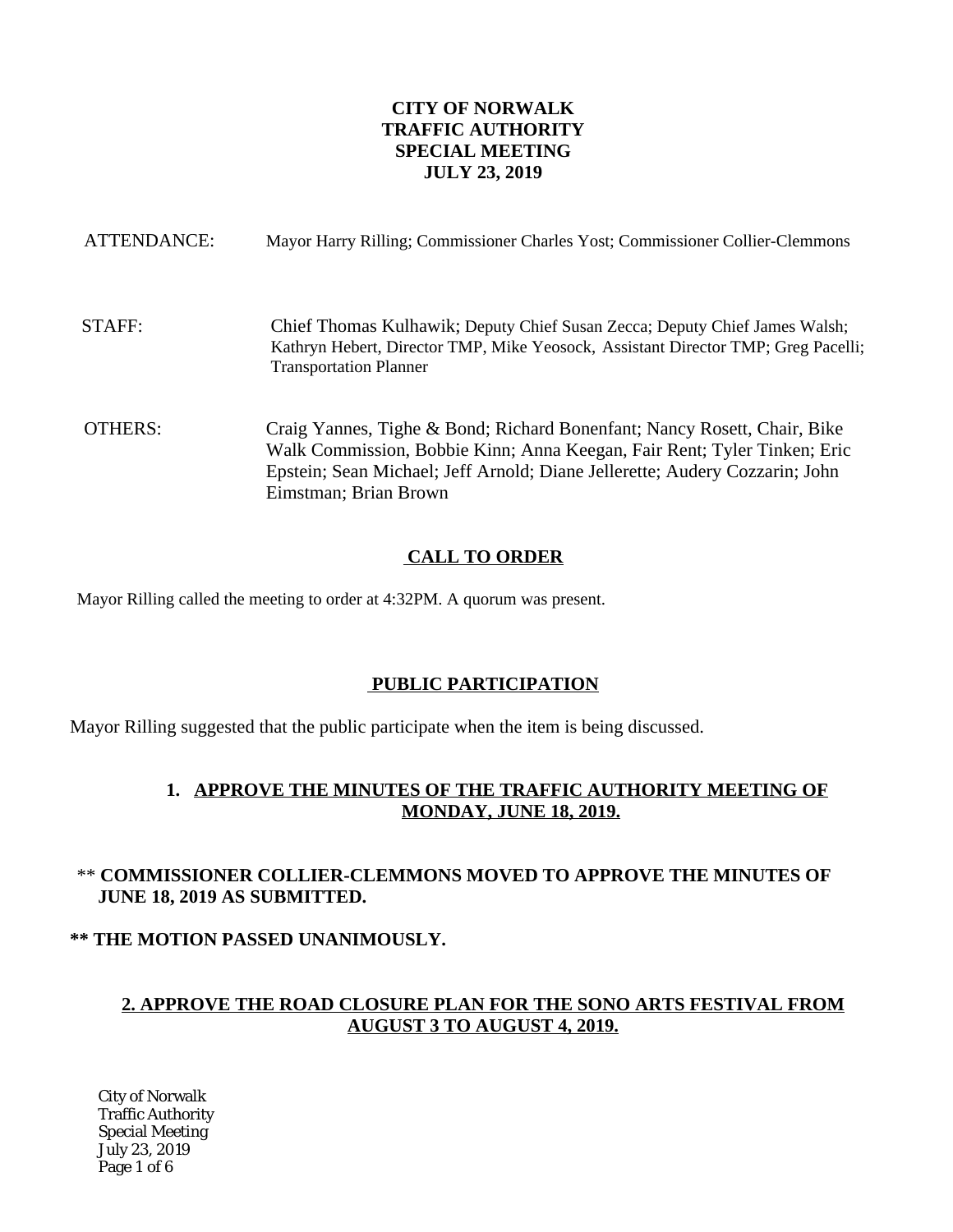## **\*\* COMMISSIONER YOST MOVED TO APPROVE THE ROAD CLOSURE PLAN FOR THE SONO ARTS FESTIVAL FROM AUGUST 3 TO AUGUST 4, 2019.**

**\*\* THE MOTION PASSED UNANIMOUSLY.**

## **3. APPROVE THE ROAD CLOSURE FOR MONROE STREET FROM CHESTNUT STREET TO SOUTH MAIN STREET FOR NORWALK POLICE NATIONAL NIGHT OUT ON TUESDAY, AUGUST 6, 2019 FROM 5:00PM—9:00PM.**

## **\*\* COMMISSIONER YOST MOVED TO APPROVE THE ROAD CLOSURE FOR MONROE STREET FROM CHESTNUT STREET TO SOUTH MAIN STREET FOR NORWALK POLICE NATIONAL NIGHT OUT ON TUESDAY, AUGUST 6, 2019 FROM 5:00PM TO 9:00PM.**

## **\*\* THE MOTION PASSED UNANIMOUSLY.**

## **4. APPROVE THE LIGHT FOR KARA 5K RACE ON SUNDAY, AUGUST 25, 2019.**

Mr. Yeosock said that the route is the same as last year.

## \*\* **COMMISSIONER COLLIER-CLEMMONS MOVED TO APPROVE THE LIGHT FOR KARA 5K RACE ON SUNDAY, AUGUST 25, 2019.**

## **\*\* THE MOTION PASSED UNANIMOUSLY.**

# **5. APPROVE THE WILLIAM RAVEIS RIDE AND WALK ON SUNDAY, SEPTEMBER 29, 2019.**

Mr. Epstein provided an overview of the event and said there are three cycling routes and that this is the fifth year that the event has been held.

## \*\* **COMMISSIONER COLLIER-CLEMMONS MOVED TO WILLIAM RAVEIS RIDE AND WALK ON SUNDAY, SEPTEMBER 29, 2019.**

## **\*\* THE MOTION PASSED UNANIMOUSLY.**

City of Norwalk Traffic Authority Special Meeting July 23, 2019 Page 2 of 6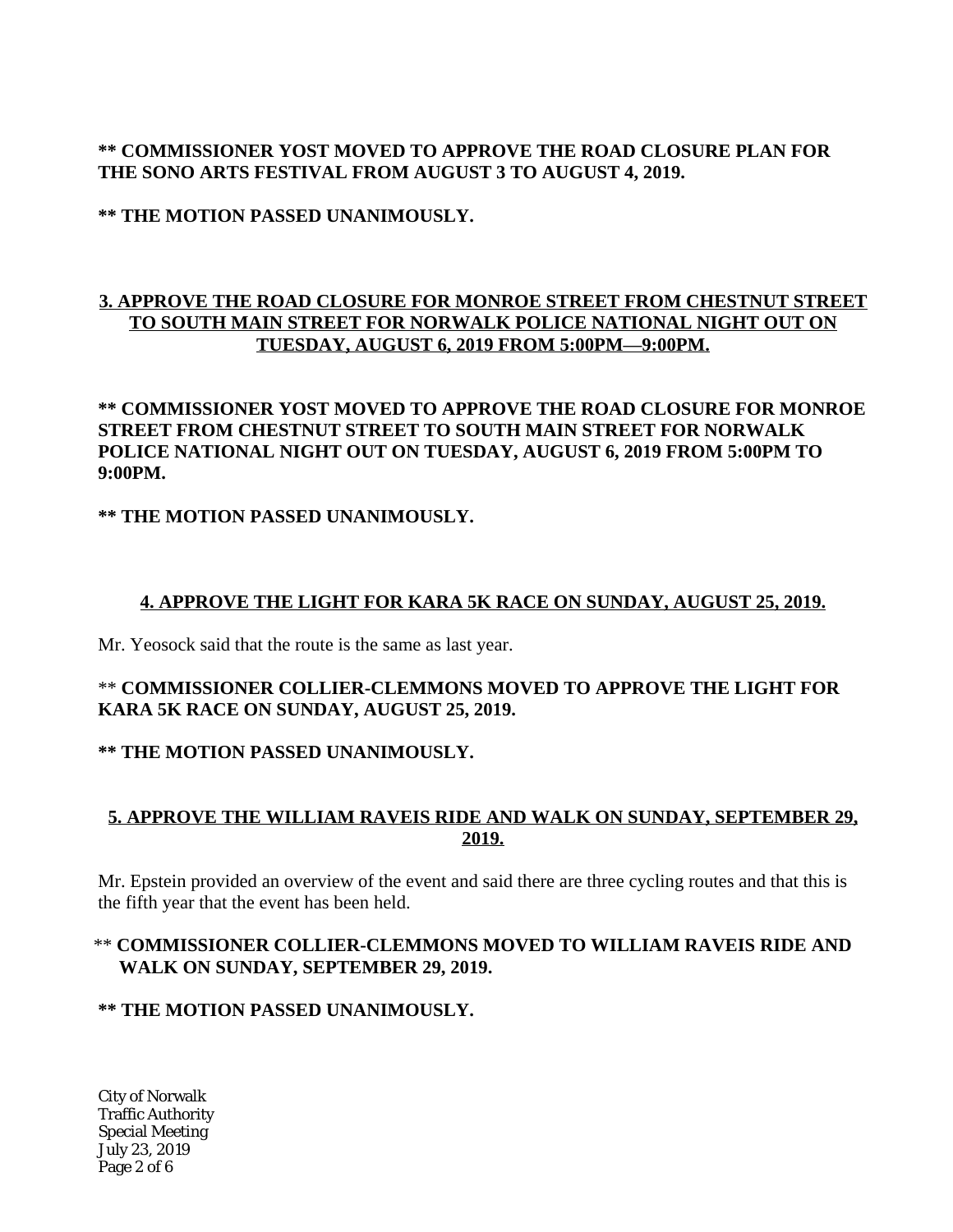## **6. APPROVE THE INSTALLATION OF DECORATIVE PAVEMENT MARKINGS ON THE EDGE OF THE EXISTING CROSSWALKS AT THE INTERSECTOIN OF WEST AVENUE AND CONNECTICUT AVENUE.**

Mr. Hostin stated that the Triangle Community Center is applying for a rainbow crosswalk at Connecticut and West Avenue.

Mr. Michael stated the rainbow crosswalk has been done in numerous cities around the country to give recognition to the LGBTQ community, and to also show support from the local community for the LGBTQ persons. He said they would like to put forth an application for the rainbow crosswalk but there is a slight issue in the application regarding the indemnity agreement due to the broadness of it and requested that the Corporation Councils Office review the verbiage. Ms. Hebert said that she has contacted the Corporation Councils Office and the verbiage only pertains to applicants that will be doing the work themselves but in this case the City of Norwalk will be performing the work. Mr. Arnold requested that the Corporations Councils office provide alternative language in the indemnity agreement for clarification.

Commissioner Collier-Clemmons asked if the payment for the crosswalk will be made by the applicant. Ms. Hebert said that it is a shared cost up to \$7,500 and the funds will go into an escrow account. Mr. Hosten said that they have secured the funds.

Ms. Keegan read the following statement from the Human Relations Commission into the record as follows:

The Human relations Commission of the City of Norwalk would like to express its support for the building of a rainbow crosswalk in Norwalk. One of the mandates of the Human Relations Commission is to "encourage and bring about mutual understanding and respect among all groups in the City, an eliminate prejudice, intolerance, bigotry and discrimination" and it is pursuant to this goal that we support the installation of a rainbow crosswalk.

Our society has a long history of oppression and marginalization of LGBTQ+ people. Although we have made great strides in that area, and now recognize and value the diversity of experience and understanding they bring to our community, many still remain at daily risk, when lesbian gay and bisexual youths being five times more likely to attempt suicide that their heterosexual counterparts, with LBGTQ+ youths experiencing significantly higher rates of homelessness, and with LGBTQ+ people nearly twice as likely to be sexually assaulted, and still facing discrimination in many areas, including healthcare, employment and housing.

Although in the face of all these problems a rainbow crosswalk may seem a small symbol of acceptance, it is important not to overlook the power of such symbols to move our society forward. In order to show this recognition, the State of Connecticut has recognized June as Pride month. We at the Human Relations Commission hope to show that same recognition with the installation of this crosswalk to show that Norwalk stands against discrimination of every sort and welcomes all people of every sexual and romantic orientation, gender identity, and every sort of gender expression.

City of Norwalk Traffic Authority Special Meeting July 23, 2019 Page 3 of 6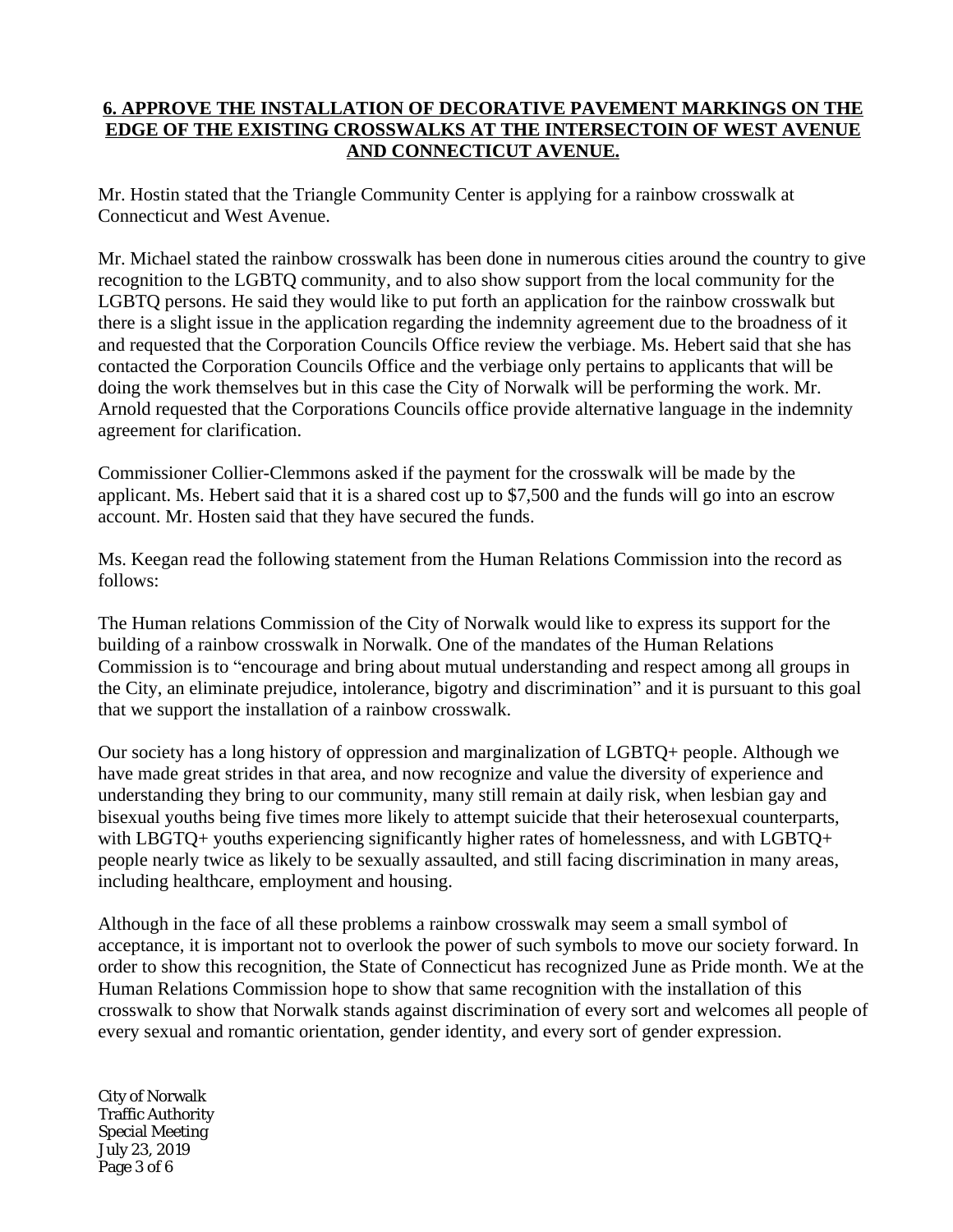Ms. Keegan added she looks to symbols like this to see where it is safe to be out and they are powerful and important to her as an individual.

## \*\* **COMMISSIONER COLLIER-CLEMMONS MOVED TO APPROVE THE INSTALLATION OF DECORATIVE PAVEMENT MARKINGS ON THE EDGE OF THE EXISTING CROSSWALKS AT THE INTERSECTOIN OF WEST AVENUE AND CONNECTICUT AVENUE.**

### **\*\* THE MOTION PASSED UNANIMOUSLY.**

## **7. APPROVE THE INSTALLATION OF A CROSSWALK WITH A RRFB ON EAST AVENUE AT THE INTERSECTION OF EAST AVENUE AND PARK HILL/ST. PAUL'S PLACE.**

Mr. Yeosock said that they have been working with the neignbhood association over the last few months to come up with a solution to cross East Avenue near St. Paul's Church. He said by installing the crosswalk at the intersection of East Avenue and Park Hill will solve a lot of the issues with crossing the street. Mayor Rilling said that the volume and high speed of traffic in that area has been a concern and asked if the design will provide safety and not give someone a false sense of security. Mr. Yeosock said "yes" and they will also be installing variable messaging.

Ms. Jellerette stated that she is a member of St. Paul's Church and that this will be a way for people to safely cross East Avenue because currently it is not safe and will also be traffic calming.

Ms. Rosett said on behalf of the Bike Walk Commission they support the crosswalk and thanked the city for installing a crosswalk on the other side of the green across Park Street.

Mr. Bonenfant spoke in opposition of the crosswalk and said it is currently difficult enough to get in and out of Park Hill Avenue and by installing a crosswalk the cars will stack up which will make it even more difficult to get in and out of Park Hill Avenue. He said he thinks that it is also too close to Westport Avenue and questioned how it will be funded. Mr. Yeosock said that it will be funded through a capital budget account and that the cost is approximately \$5,000.

Mayor Rilling requested that the Traffic Department look at the area to see if there are any other traffic calming measures that can be implemented to slow traffic down.

### **\*\* COMMISSIONER COLLIER-CLEMMONS MOVED TO APPROVE THE INSTALLATION OF A CROSSWALK WITH A RRFB ON EAST AVENUE AT THE INTERSECTION OF EAST AVENUE AND PARK HILL/ST. PAUL'S PLACE.**

## **\*\*THE MOTION PASSED UNANIMOUSLY.**

City of Norwalk Traffic Authority Special Meeting July 23, 2019 Page 4 of 6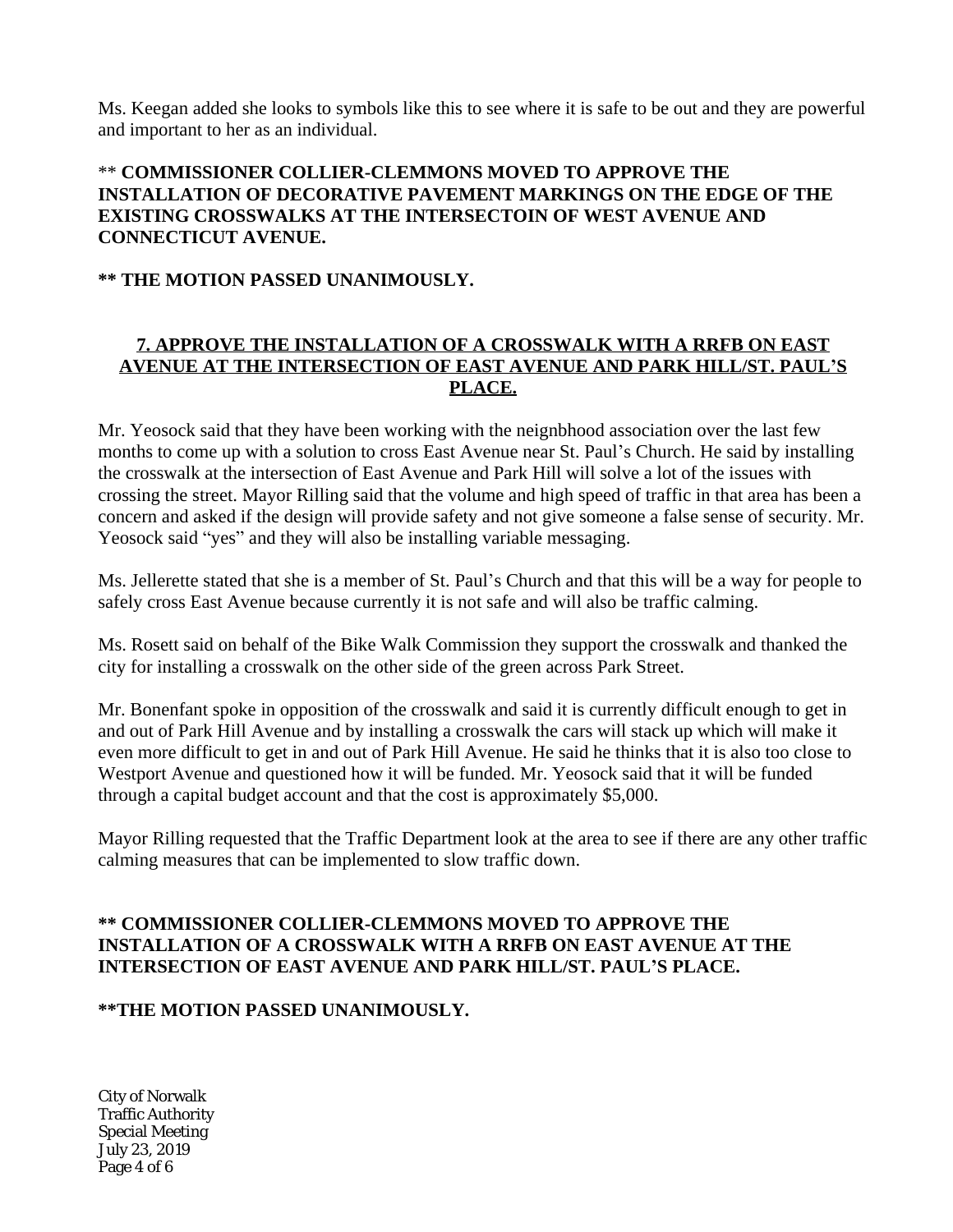## **8. APPROVE THE INSTALLATION OF A CROSSWALK ON WILSON AVENUE AT HIGHLAND AVENUE.**

Mr. Yeosock said they recently installed a sidewalk on Wilson Avenue up to Highland Avenue and they have met with the state to allow them to mark the installation for a crosswalk and they requested that there be an approval from the Traffic Authority.

## **\*\* COMMISSIONER COLLIER-CLEMMONS MOVED TO APPROVE THE INSTALLATION OF A CROSSWALK ON WILSON AVENUE AT HIGHLAND AVENUE.**

#### **\*\* THE MOTION PASSED UNANIMOUSLY.**

### **9. APPROVE THE PROPOSED PHASING REVISIONS TO THE TRAFFIC SIGNAL ON MAIN AVENUE AT THE INTERSECTION OF GLOVER AVENUE AND CREEPING HEMLOCK AND FORWARD TO THE OFFICE OF THE STATE TRAFFIC COMMISSION FOR CONSIDERATION.**

Mr. Yannes presented and said they had performed a review of the intersection operation and collision data and were specifically looking at the operations of the northbound left turn onto Glover Avenue and onto the Merritt Parkway. He said they had found that there is existing capacity safety issues with that movement and are proposing to switch the side street signal phases so the Creeping Hemlock goes first after the main line stops and Glover Avenue will come next. He said they have spoken to the State regarding this and have had a positive initial reaction from them but requested the approval from the Traffic Authority prior to the submission of the application.

Ms. Kinn stated that she is delighted that anything is being done with the intersection but that part of the problem is when traffic is heading north on Main Avenue and attempting to make a left onto Glover Avenue under the best of conditions three cars can make the turn, and because of the positioning of the traffic light and the stop bar once someone goes north to make the left turn the traffic signals can no longer be seen. She asked Mr. Yannes if they have considered increasing the length of the left hand turn arrow to allow more time for traffic to clear the intersection and also make a delayed green light on Creeping Hemlock. Mr. Yannes said that the issue with the timing is that it is optimized but in terms of the delay they will look at the timing of the yellow and all red and will make the adjustments accordingly. Mr. Yeosock said that it will be an improvement and an interim step until the 7/15 project.

## **\*\* COMMISSIONER COLLIER-CLEMMONS MOVED TO APPROVE THE RECOMMENDATION FROM TIGH AND BOND HOWEVER, THE PUBLIC INPUT THAT REQUESTED INCREASING THE LEFT HAND TURN ONTO GLOVER AVENUE WAS HIGHLY RECOMMENDED.**

## **\*\* THE MOTION PASSED UNNANIMOUSLY.**

City of Norwalk Traffic Authority Special Meeting July 23, 2019 Page 5 of 6